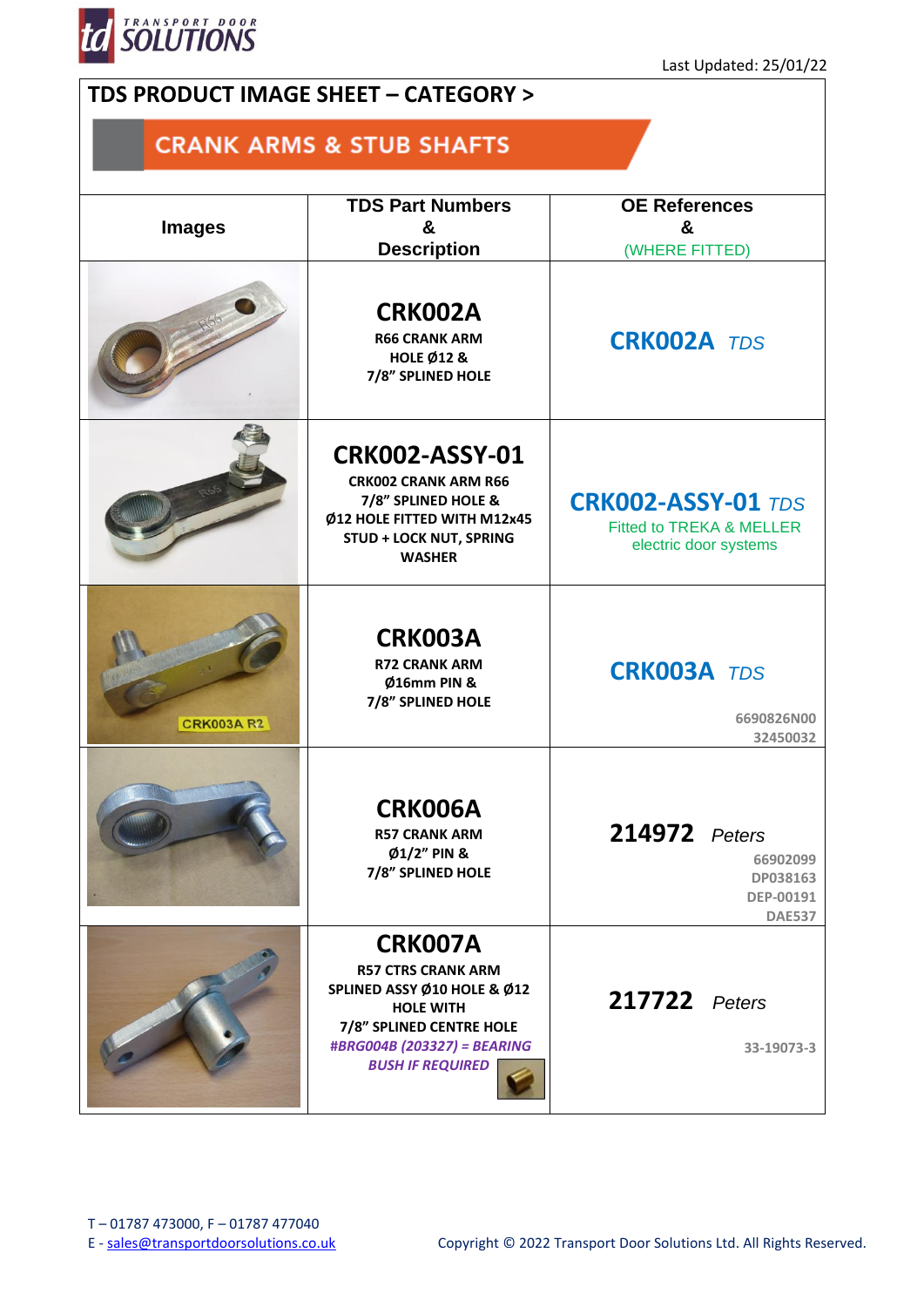

| <b>CRK008A</b>       | <b>CRK008A</b><br><b>R57 CRANK ARM</b><br><b>Ø10 HOLE &amp;</b><br>7/8" SPLINED HOLE | 214654 Peters                                |
|----------------------|--------------------------------------------------------------------------------------|----------------------------------------------|
| CRK014A              | CRK014A<br><b>R75 CRANK ARM</b><br>Ø16mm PIN<br>7/8" SPLINED HOLE                    | <b>CRK014A TDS</b><br>6690825N00<br>32450120 |
| <b>CRK016</b>        | <b>CRK016A</b><br><b>R57 CRANK ARM DOG CLUTCH</b>                                    | 214195 Peters                                |
| <b>CRK017</b>        | <b>CRK017A</b><br><b>CRANK ARM LOWER COLLAR</b>                                      | 214196 Peters                                |
| 54<br><b>CRK018A</b> | <b>CRK018A</b><br><b>R54 CRANK ARM</b><br><b>Ø10 HOLE &amp;</b><br>7/8" SPLINED HOLE | 214944 Peters<br>DP038183                    |
| ERROIS<br>CRK019A    | CRK019A<br><b>R87 CRANK ARM</b><br><b>Ø10 HOLE &amp;</b><br>7/8" SPLINED HOLE        | 201456 Peters                                |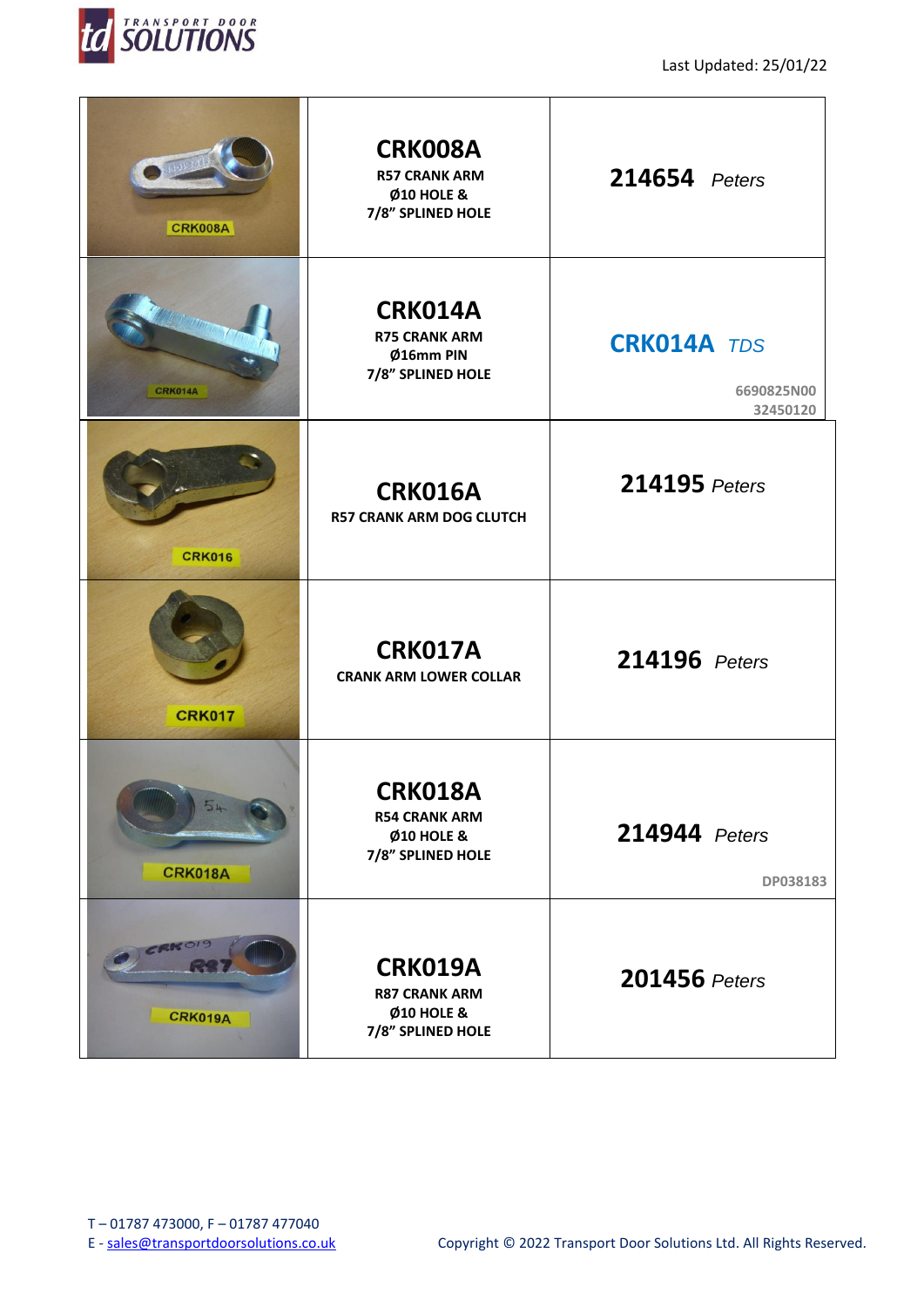

| <b>CRK020</b>              | <b>CRK020A</b><br><b>R57 CRANK ARM</b><br>TAPPED HOLE M12x1.75<br>& 7/8" SPLINED HOLE                                                 | <b>CRK020A TDS</b><br>DP103312  |
|----------------------------|---------------------------------------------------------------------------------------------------------------------------------------|---------------------------------|
| <b>CRK022</b>              | CRK022A<br><b>R59 CRANK ARM</b><br><b>HOLE</b>                                                                                        | D25189 Deans                    |
| <b>CRK023A</b>             | <b>CRK023A</b><br><b>R57 CTRS CRANK ARM WELD ASSY</b><br>Ø10 HOLE & Ø12 HOLE<br># BRG004B (203327)=BEARING<br><b>BUSH IF REQUIRED</b> | 214656 Peters                   |
| <b>BETTER DESCRIPTIONS</b> | <b>CRK025A</b><br><b>R80 CRANK ARM</b><br>(12M/16M/12F)PIN                                                                            | <b>CRK025A TDS</b>              |
| CRKOZE                     | <b>CRK026</b><br><b>R65 CRANK ARM WELD</b><br><b>ASSY LH</b>                                                                          | <b>360316</b> Overton           |
| CRKO27                     | <b>CRK027</b><br><b>R65 CRANK ARM RWELD</b><br><b>ASSY RH</b>                                                                         | <b>360315</b> Overton<br>360625 |
|                            | CRK030A<br><b>R87 CRANK ARM</b><br>TAPPED HOLE M12x1.75 &<br>7/8" SPLINED HOLE                                                        | <b>CRK030A TDS</b>              |

T – 01787 473000, F – 01787 477040<br>E - sales@transportdoorsolutions.co.uk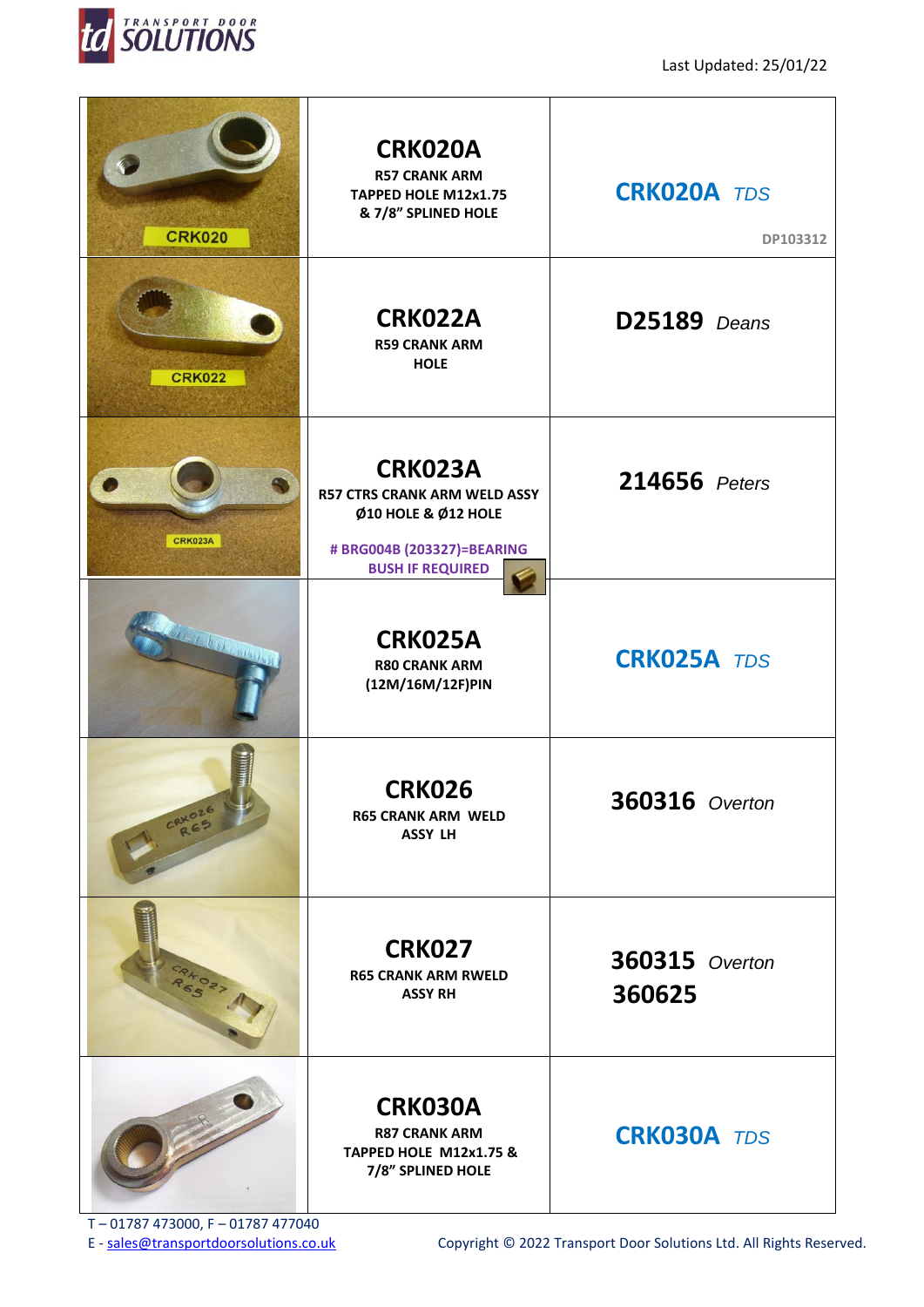

|        | <b>CRK030-ASSY-01</b><br>R87 CRANK ARM(CRK030A)<br>7/8" SPLINED HOLE &<br>Ø12 HOLE FITTED WITH M12x45<br><b>STUD + LOCK NUT, SPRING</b><br><b>WASHER</b> | <b>CRK030-ASSY-01 TDS</b><br><b>Fitted to TREKA</b><br>manual door systems |
|--------|----------------------------------------------------------------------------------------------------------------------------------------------------------|----------------------------------------------------------------------------|
|        | <b>CRK031R</b><br><b>CLEVIS CRANK ARM</b><br># FIT WITH BUSHES BRG030 x2                                                                                 | <b>212773R</b> Peters                                                      |
|        | <b>CRK033</b><br><b>ROUND CLEVIS 87C</b><br>(FOR M10 SPH RODEND)                                                                                         | 216759 Peters                                                              |
|        | <b>CRK106</b><br><b>UPPER SPRING COLLAR</b>                                                                                                              | 214192 Peters                                                              |
|        | <b>CRK108</b><br><b>BEARING COLLAR - OVERTON</b><br># SEE BRG048                                                                                         | Overton<br>See 220137                                                      |
|        | <b>CRK200</b><br><b>R51 CRANK ARM HOLE</b>                                                                                                               | <b>013150</b> Deans                                                        |
| CRK202 | <b>CRK202</b><br><b>R88 CRANK ARM DEANS</b>                                                                                                              | <b>D24169</b> Deans<br>66902693                                            |

T – 01787 473000, F – 01787 477040<br>E - sales@transportdoorsolutions.co.uk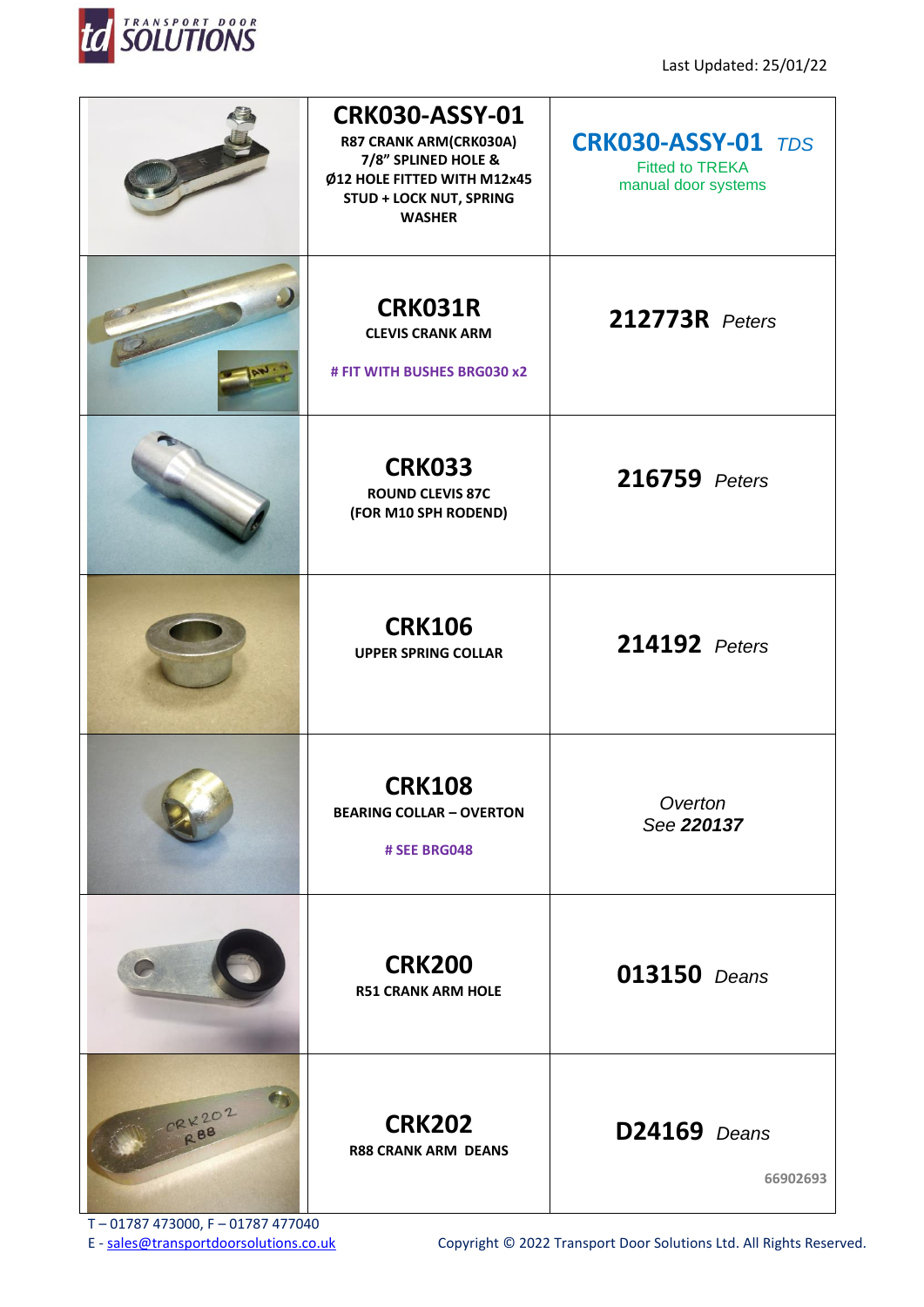

| 64<br>Ø22                    | <b>STB001A</b><br>STUBSHAFT ASSY- Ø22 GLIDER<br>64mm<br>From underside of arm to<br><b>Top of splines</b>                      | <b>200328</b> Peters           | DP038179<br><b>DAE535</b>                           |
|------------------------------|--------------------------------------------------------------------------------------------------------------------------------|--------------------------------|-----------------------------------------------------|
| 92<br>Ø22                    | <b>STB002A</b><br><b>STUBSHAFT ASSY-GLIDER</b><br>92mm<br>From underside of arm to<br><b>Top of splines</b>                    | 215572 Peters<br>214647 Peters | 66900294<br>DP038169<br><b>DEP-00383</b><br>69L0026 |
| 98<br>Ø22                    | STB003A<br><b>STUBSHAFT ASSY-GLIDER</b><br>98mm Ø22<br>From underside of arm to<br><b>Top of splines</b>                       | 217495 Peters                  |                                                     |
| 84<br>Ø22                    | STB004A<br><b>STUBSHAFT ASSY-FOLDER</b><br>84mm Ø22<br>From underside of arm to<br><b>Top of splines</b>                       | <b>200327</b> Peters           | DP038182                                            |
| $\dot{\textphi}$ 22          | STB005A<br>STUBSHAFT ASSEMBLY Ø22<br>RH ELECTRIC FLUSH GLIDER                                                                  | <b>215357</b> Peters           |                                                     |
| 105<br>Ø22<br><b>STB007A</b> | STB007A<br><b>STUBSHAFT ASSY- FOLDER &amp;</b><br><b>GLIDER 105mm Ø22</b><br>From underside of arm to<br><b>Top of splines</b> | 214448 Peters                  |                                                     |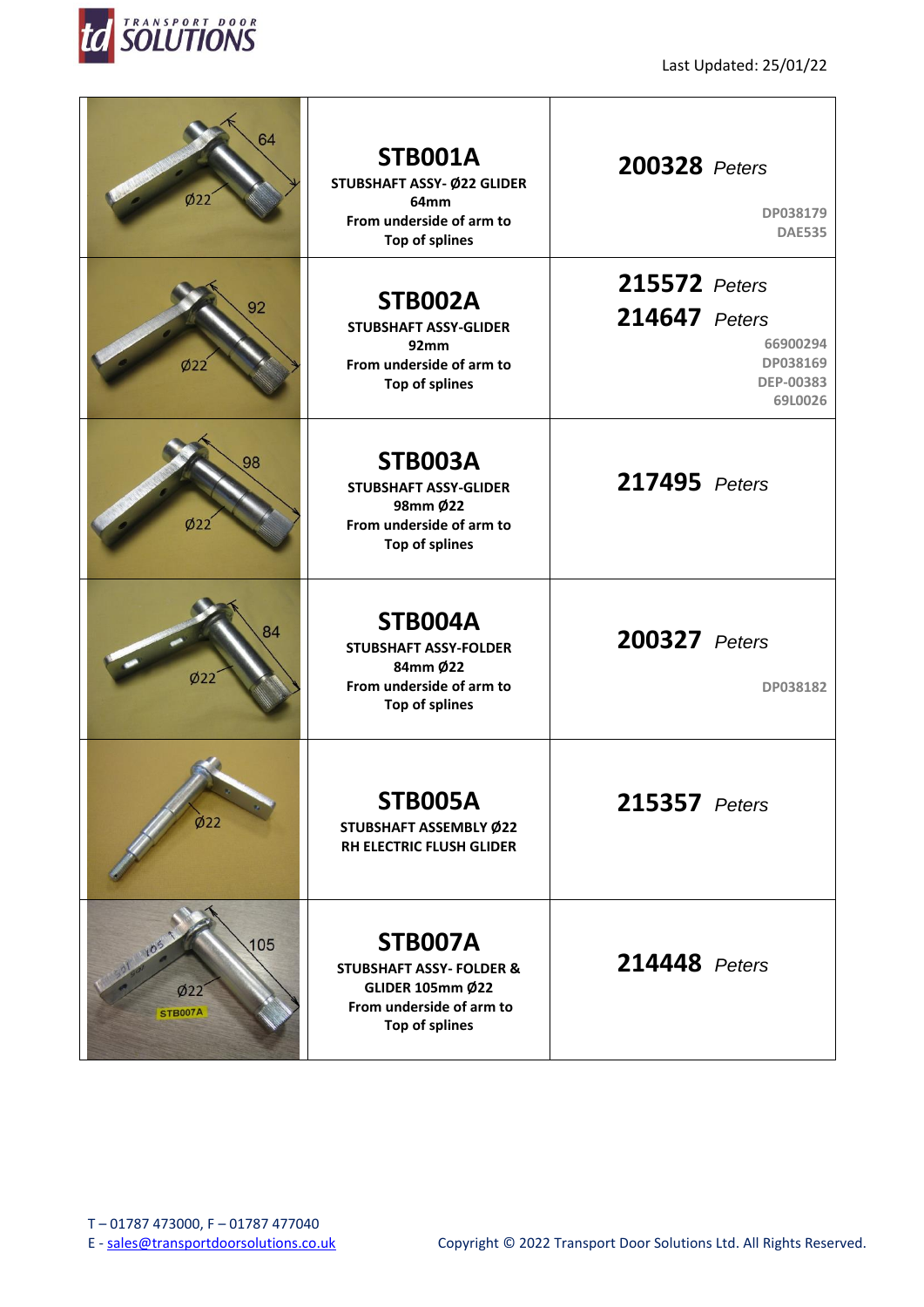

| 115<br>Ø22                                 | <b>STB008A</b><br><b>STUBSHAFT ASSY-GLIDER</b><br>115mm Ø22<br>From underside of arm to<br>Top of splines      | ******<br>Peters               |
|--------------------------------------------|----------------------------------------------------------------------------------------------------------------|--------------------------------|
| Ø25<br>Ø22<br>76<br>STB009A                | STB009A<br><b>STUBSHAFT ASSY-FOLDER</b><br>76mm Ø22 & Ø25<br>From underside of arm to<br><b>Top of splines</b> | 200510 Peters                  |
|                                            | <b>STB010A</b><br>Ø25 STUBSHAFT ASSY                                                                           | <b>STB010A TDS</b><br>32450034 |
|                                            | <b>STB011A</b><br><b>DOOR GUIDE SHAFT</b>                                                                      | 200879 Peters                  |
| 130<br><b>STB012A</b><br>Ø22<br>Ø22        | <b>STB012A</b><br><b>STUBSHAFT D/SPLINED</b><br>Ø22-25-22                                                      | 217717 Peters<br>33-11142      |
| 142<br>222<br>Ø25<br>$\emptyset$ 32<br>Ø25 | <b>STB013A</b><br>Ø25 DRIVE SHAFT PLAIN                                                                        | STB013A TDS                    |
| Ø22<br>120                                 | <b>STB014A</b><br>120mm Ø22<br><b>DRIVE SHAFT PLAIN</b>                                                        | 200872 Peters                  |

T – 01787 473000, F – 01787 477040<br>E - sales@transportdoorsolutions.co.uk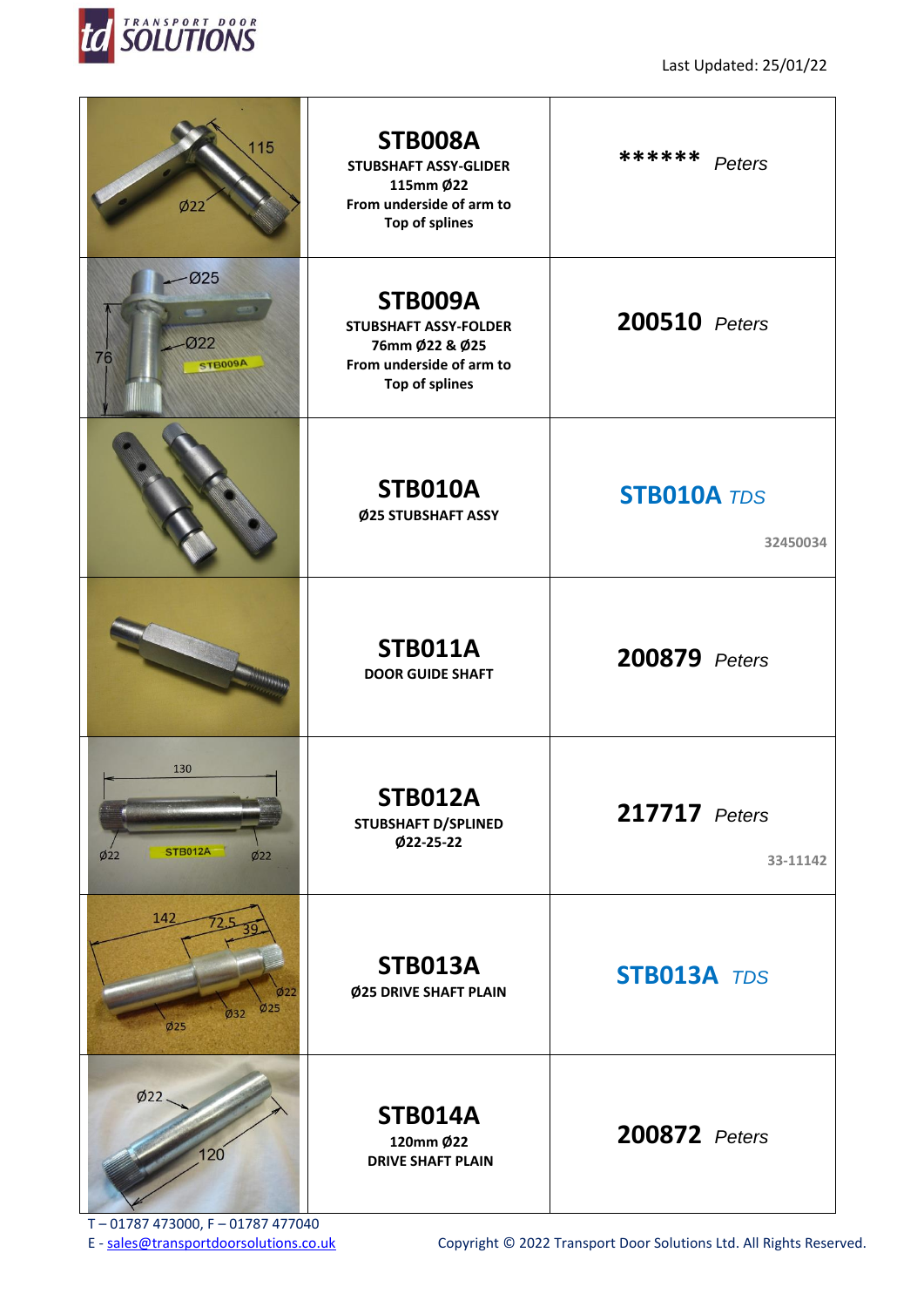

Last Updated: 25/01/22

| <b>STB015</b>              | <b>STB015</b><br><b>DRIVE SHAFT</b>                                               | <b>H102186</b> Deans                                                |
|----------------------------|-----------------------------------------------------------------------------------|---------------------------------------------------------------------|
| $\bullet$<br><b>STB016</b> | <b>STB016</b><br><b>DRIVE SHAFT CLAMP PLATE</b>                                   | <b>H102189</b> Deans                                                |
|                            | <b>STB017A</b><br>STUBSHAFT ASSY Ø22<br><b>RH ELECTRIC FOLDER</b>                 | 214430 Peters                                                       |
| $\mathcal{D}$              | <b>B470</b><br>PS MICROSWITCH CAM<br><b>SHAFT 15MM</b><br># SECURING SCREW = A210 | <b>B470</b> Ventura<br><b>DED-00218</b><br>DSP-00090<br>42-5145-178 |
| C215                       | C215<br><b>LEVER SHAFT LH</b>                                                     | C215 Ventura<br><b>DED-00168</b>                                    |
| C258                       | C <sub>258</sub><br><b>CLASP LEVER</b>                                            | C258 Ventura<br>DED-00210                                           |